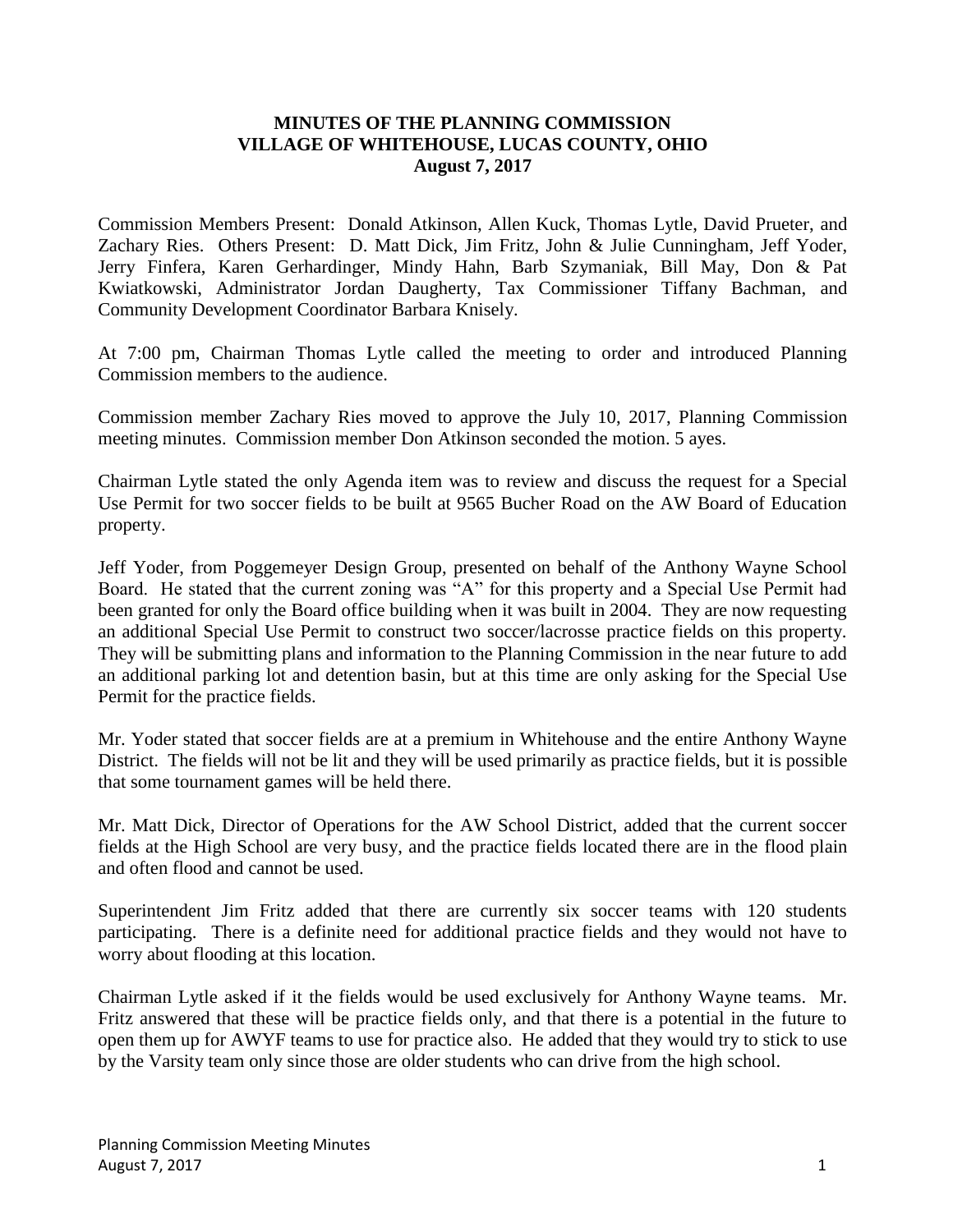Mr. Yoder added that in the Whitehouse Zoning Code, there is not a specific listing for the number of parking spaces needed for soccer fields. He did research the topic and found that as a general rule, 45 to 50 spaces are recommended per field.

The current parking lot at the Administration building has approximately 50 spaces and the new parking lot will have approximately 45 additional spaces. Most of the practices will take place in the late afternoon or early evening when the existing parking lot will be empty after the Board offices close. Mr. Fritz stated that the proposed location, near Bucher Road, for the new lot will also benefit people using the bike trail. Many people park in the existing lot now to gain access to the trail.

Chairman Lytle stated that he remembers years ago seeing a Master Plan for this area with more fields, buildings, etc. Mr. Dick confirmed that the Master Plan did show more fields to the east. Mr. Fritz stated that its possible, many, many years from now, that an additional school building will be constructed on this property.

Motion was made by Donald Atkinson, seconded by Allen Kuck, to recommend approval of the Special Use Permit to allow construction of two soccer/lacrosse fields on the property at 9565 Bucher Road. Motion passed 5-0.

Mr. Yoder stated that they would like to have an open discussion now concerning the placement of the additional parking lot and detention basin. If the Planning Commission has any specific questions or concerns, they can address them before coming to the next Planning Commission meeting with additional information. He stated they would like to place the parking lot in the front, near Bucher Road, to keep it away from the new homes that are being built in the Steeplechase Subdivision to the south of this property.

They are requesting to build a detention pond on this property because the parking lots and roof currently drain into a detention pond on the Steeplechase property. He is not sure how that happened, but AW Board of Education wants to correct that now with the construction of a detention basin on their property.

Mr. Lytle asked what the size of the basin would be. Mr. Yoder answered that those calculations were being worked on now. The placement of the parking lot near the front was decided just days before submitting this plan, so those calculations have not been completed. Poggemeyer is not working on that part of the plan, another engineering firm is, and they will get information soon.

Discussion took place as to where the swales between and around the practice fields would drain. Mr. Yoder stated there are currently drains that collect the water and drain into the Steeplechase pond. The EPA requires parking lots to be designed to drain into detention basins because of oils and other debris that collect on the pavement.

Chair Lytle asked if they had considered permeable pavement in the parking lot. Mr. Yoder stated the two existing parking lots and the roof currently drain into the basin.